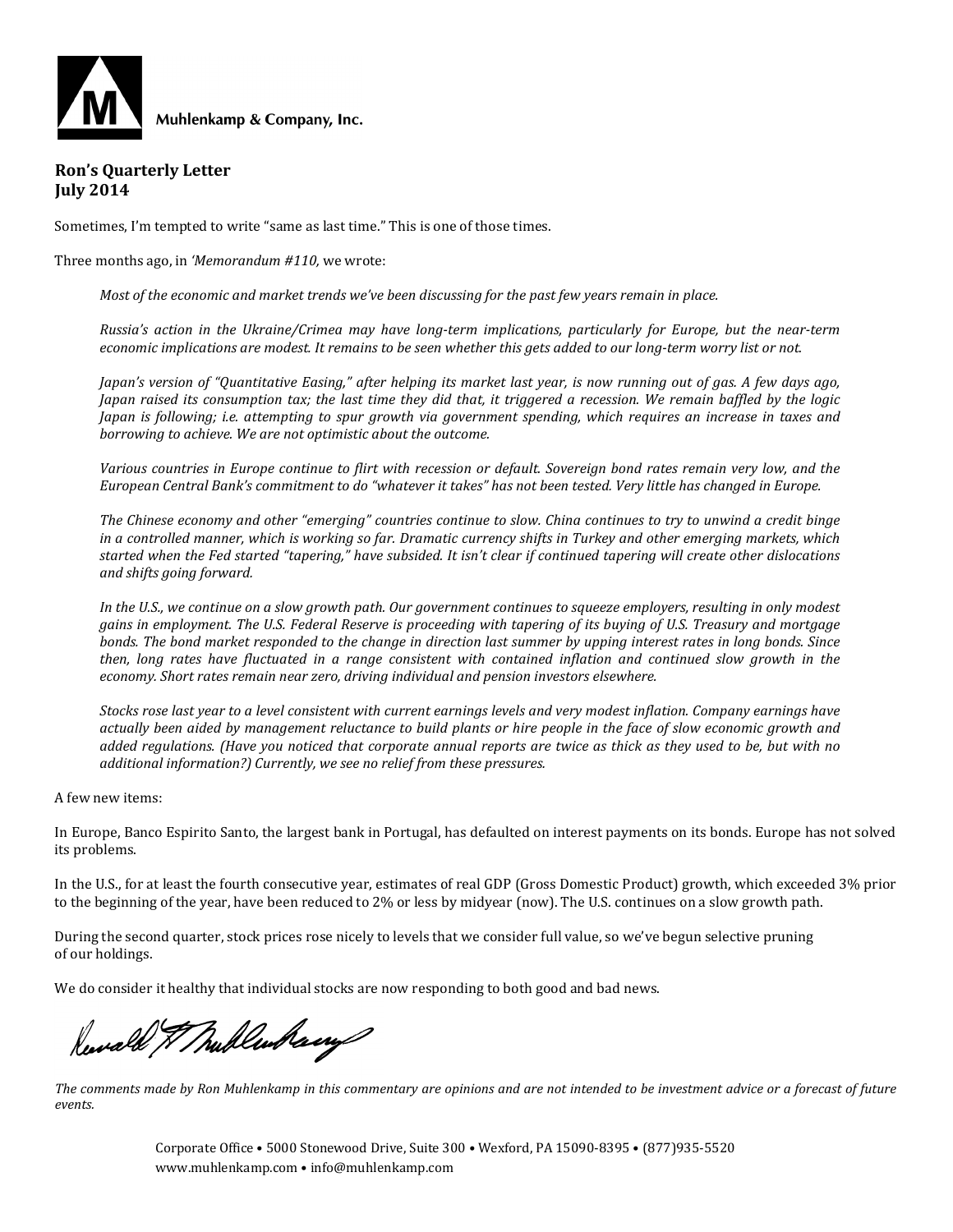# **Muhlenkamp**SMA **All-Cap Value**

#### **For the period ended 06/30/14**

*Muhlenkamp & Company's All-Cap Value SMA (Separately Managed Account) is designed for investors' accounts over \$100,000. We employ full discretion, applying fundamental analysis.*

## **Investment Objective**

We seek to maximize total return through capital appreciation, and income from dividends and interest, consistent with reasonable risk.

### **Investment Strategy**

We invest in undervalued assets wherever they may be found. Typically, this results in holding a portfolio of companies we believe are materially undervalued by the market. Bonds may be included in the portfolio if they are a good investment.

### **Investment Process**

We start with a bottom-up scan of domestic companies, typically looking at most U.S. companies at least four times per year. We add to that an understanding of the sector dynamics in which companies are operating, an assessment of the business cycle, and a review of macroeconomic conditions.

Our primary screening metric is return on shareholder equity (ROE). We are looking for companies with stable returns that can be purchased cheaply, or for companies with improving returns that have not yet been recognized by the market.

We don't believe that a holding period of "forever" is appropriate in all cases, but are comfortable holding companies as long as they continue to meet expectations.

## **Investment Risk**

We define investment risk as the probability of losing purchasing power over long periods of time, which is quite different from Wall Street's definition of price volatility in very short periods of time. Taxes, inflation, and spending will ALL impact the purchasing power of your assets.

**Muhlenkamp & Company, Inc.** Intelligent Investment Management

# **All-Cap Value Composite Performance (Net of Fees)**

|                               |                 |             | Annualized $-$  |                 |                  |                  |  |
|-------------------------------|-----------------|-------------|-----------------|-----------------|------------------|------------------|--|
|                               | Year to<br>Date | One<br>Year | Past 3<br>Years | Past 5<br>Years | Past 10<br>Years | Past 15<br>Years |  |
| Refurn                        | 8.96%           | 23.92%      | $14.09\%$       | 14.29%          | $4.25\%$         | $4.18\%$         |  |
| S&P 500 Total Return*         | $7.14\%$        | 24.61%      | $16.58\%$       | 18.83%          | 7.78%            | 4.35%            |  |
| <b>Consumer Price Index**</b> | $2.08\%$        | $2.13\%$    | $1.73\%$        | $2.15\%$        | $2.32\%$         | $2.42\%$         |  |

 **\* The S&P 500 is a widely recognized, unmanaged index of common stock prices. The figures for the S&P 500 reflect all dividends reinvested but do not reflect any deductions for fees, expenses, or taxes. One cannot invest directly in an index.**

 \*\* **Consumer Price Index – As of May 2014 U.S. CPI Urban Consumers NSA (Non-Seasonally Adjusted), Index**

*Consolidated performance with dividends and other earnings reinvested. Performance figures reflect the deduction of broker commission expenses and the deduction of investment advisory fees. Such fees are described in Part II of the adviser's Form ADV. The advisory fees and any other expenses incurred in the management of the investment advisory account will reduce the client's return. It should not be assumed that recommendations made in the future will be profitable or will equal the performance of the above accounts. A list of all security recommendations made within the past twelve months is available upon request.*

# **Top Twenty Holdings Security 1999**

| Company                                      | Industry                         | 70 UI NEU<br>Asse |
|----------------------------------------------|----------------------------------|-------------------|
| Alliance Data Systems Corporation            | <b>IT</b> Services               | 6.73              |
| Hanesbrands, Inc.                            | Textiles, Apparel & Luxury Goods | 5.38              |
| Spirit Airlines Inc.                         | Airlines                         | 5.26              |
| Delta Air Lines, Inc.                        | <b>Airlines</b>                  | 4.63              |
| Covidien plc                                 | Health Care Equipment & Supplies | 3.51              |
| Discover Financial Services                  | Consumer Finance                 | 3.39              |
| American International Group, Inc.           | Insurance                        | 3.19              |
| J.P. Morgan Chase & Company                  | Diversified Financial Services   | 3.09              |
| Microsoft Corporation                        | Software                         | 2.88              |
| Annaly Capital Management Inc.               | Real Estate Investment Trusts    | 2.86              |
| <b>Halliburton Company</b>                   | Energy Equipment & Services      | 2.79              |
| General Motors Company                       | Automobiles                      | 2.74              |
| <b>State Street Corporation</b>              | Capital Markets                  | 2.66              |
| <b>DIRECTV</b>                               | Media                            | 2.61              |
| <b>ARRIS Group Inc.</b>                      | Communications Equipment         | 2.52              |
| American Axle & Manufacturing Holdings, Inc. | <b>Auto Components</b>           | 2.43              |
| General Electric Company                     | <b>Industrial Conglomerates</b>  | 2.25              |
| Gilead Sciences, Inc.                        | Biotechnology                    | 2.08              |
| Celgene Corporation                          | Biotechnology                    | 2.08              |
| Berkshire Hathaway Inc. - Class B            | Diversified Financial Services   | 2.01              |
|                                              |                                  |                   |

*Composite holdings are subject to change and are not recommendations to buy or sell any security.*

*Composite Top Ten Holdings are presented as supplemental information to the fully compliant presentation on the next page.*

*Return on Equity (ROE) is a company's net income (earnings), divided by the owner's equity in the business (book value).*